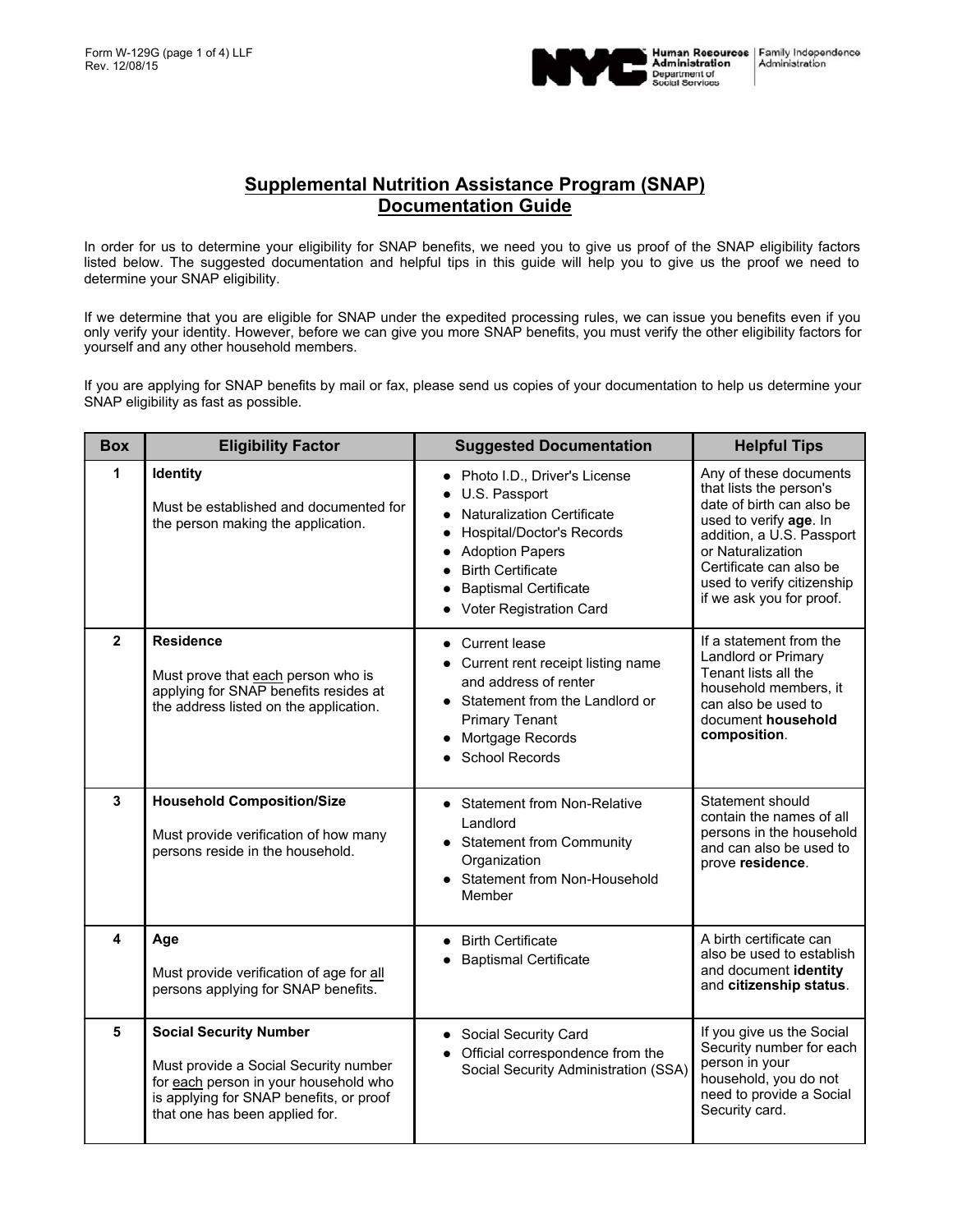| <b>Box</b>     | <b>Eligibility Factor</b>                                                                                                                                                                                                                           | <b>Suggested Documentation</b>                                                                                                                                                                                                                                                                                                                         | <b>Helpful Tips</b>                                                                                                                                                                                                                                     |
|----------------|-----------------------------------------------------------------------------------------------------------------------------------------------------------------------------------------------------------------------------------------------------|--------------------------------------------------------------------------------------------------------------------------------------------------------------------------------------------------------------------------------------------------------------------------------------------------------------------------------------------------------|---------------------------------------------------------------------------------------------------------------------------------------------------------------------------------------------------------------------------------------------------------|
| 6              | Citizenship<br>Citizenship must be documented only if<br>it is questionable.                                                                                                                                                                        | <b>Birth Certificate</b><br><b>Hospital Records</b><br>U.S. Passport<br><b>Military Service Records</b><br><b>Naturalization Certificate</b>                                                                                                                                                                                                           | Birth certificates, hospital<br>records, U.S. Passport<br>and Naturalization<br>Certificate can also be<br>used to prove identity<br>and age.                                                                                                           |
| $\overline{7}$ | <b>Immigration Status</b><br>Immigration status must be<br>documented for noncitizens applying<br>for SNAP benefits.                                                                                                                                | USCIS Documentation (for example,<br>a green card, stamped visa)<br>Evidence of continuous residence in<br>the U.S. since prior to 1/1/72                                                                                                                                                                                                              |                                                                                                                                                                                                                                                         |
| 8              | <b>Earned Income</b><br>If any of the household members<br>applying for SNAP benefits are<br>employed, the gross earnings (before<br>any deductions), frequency and<br>number of hours worked must be<br>documented.                                | Current pay stubs<br>Pay envelopes<br>Letter from employer listing gross<br>earnings, frequency, and number of<br>hours worked<br>Current income tax returns<br>If self employed - records and<br>related materials concerning earnings<br>and expenses                                                                                                | You should verify the<br>income you received in<br>the last 30 days.                                                                                                                                                                                    |
| 9              | <b>Unearned Income</b><br>If any of the household members<br>applying for SNAP benefits are in<br>receipt of unearned income, the type of<br>income, amount, and frequency must<br>be documented.                                                   | <b>Statement from Family Court</b><br><b>Current Award letter</b><br>Official correspondence from SSA<br>Official correspondence from the<br><b>Veterans Administration</b><br>Current benefit check or stub<br>Statement from bank or credit union<br>Statement from person providing<br>support<br>Unemployment Insurance Benefit<br>(UIB) statement | If you or someone in<br>your household is in<br>receipt of Supplemental<br>Security Income (SSI) no<br>verification of SSI is<br>required.                                                                                                              |
| 10             | <b>Resources</b><br>Resources do not affect the eligibility of<br>most households applying for SNAP<br>benefits. However, some resource<br>information is used to determine if you<br>qualify for expedited processing of your<br>SNAP application. | Current bank or credit union records<br>Stock/bond certificate<br>Statement from financial institution<br>Burial plot agreement or deed<br>Property deed and/or appraisal<br>Life insurance<br>Vehicle registration/title                                                                                                                              | If you have resources<br>but are not sure whether<br>or not you are required<br>to verify them, provide<br>the verification. If you are<br>required to verify<br>resources, we will not<br>have to wait in order to<br>make an eligibility<br>decision. |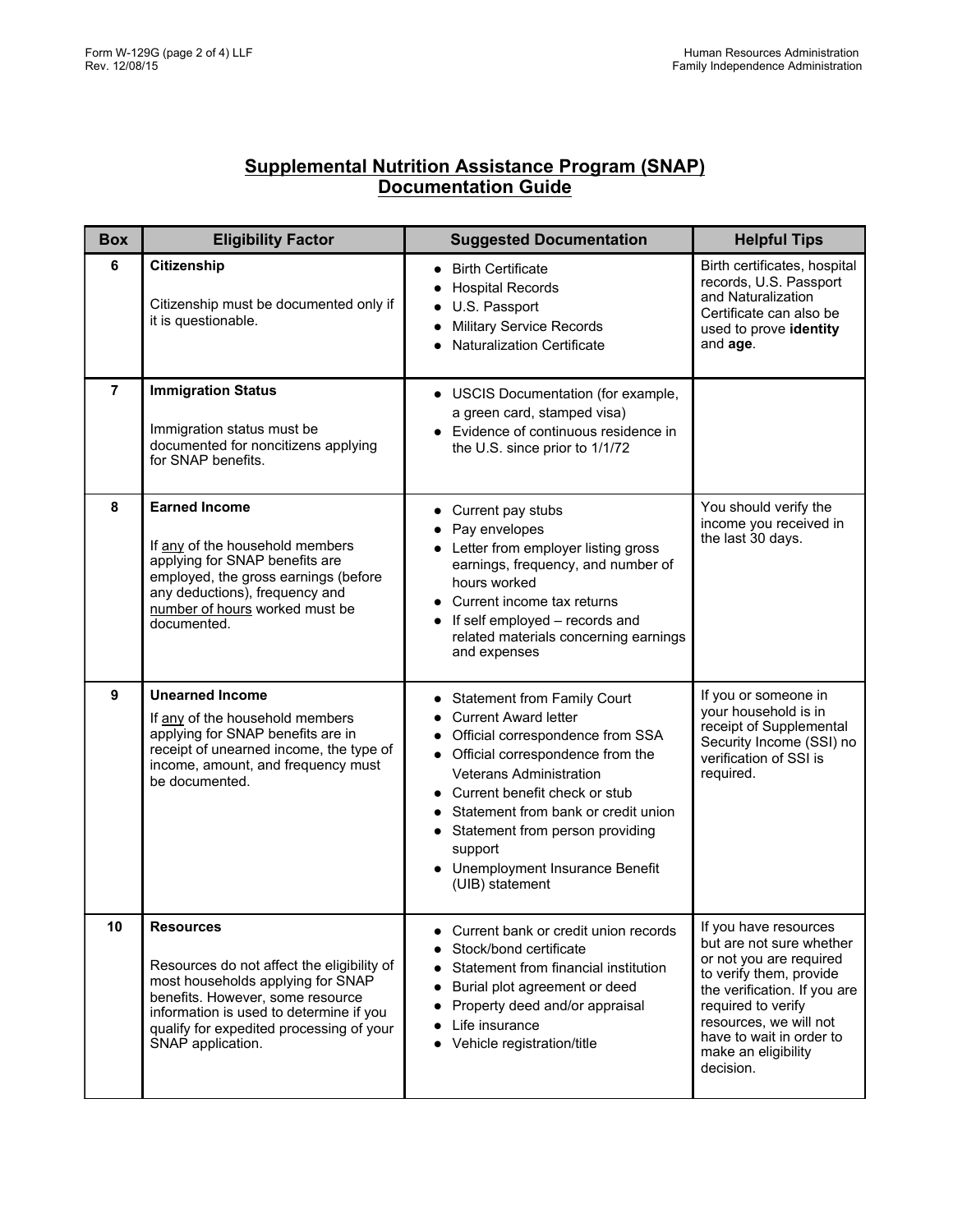#### **Information that may affect your SNAP work registration requirements**

Information that you told us about the categories below may exempt you from certain SNAP work registration requirements. It is important for you to give us proof of that information.

| <b>Box</b> | <b>Eligibility Factor</b>                                                                   | <b>Suggested Documentation</b>                                                                                                                                                                                                                  | <b>Helpful Tips</b> |
|------------|---------------------------------------------------------------------------------------------|-------------------------------------------------------------------------------------------------------------------------------------------------------------------------------------------------------------------------------------------------|---------------------|
| 11         | <b>Disabled/Incapacitated</b>                                                               | • Current SSA/SSI benefits statement<br>Signed and dated letter from Doctor or<br>Medical professional, including a<br>contact phone number                                                                                                     |                     |
| 12         | Referral                                                                                    | Signed and dated letter or statement<br>from provider of treatment with<br>contact phone number, hours, and<br>days of treatment<br>Signed and dated letter from<br>employment service program,<br>including contact person and phone<br>number |                     |
| 13         | <b>School Attendance</b><br>Affects work registration and earnings<br>of children under 18. | • Current School records (report card or<br>school letter)<br><b>W-700E</b> School Attendance<br><b>Verification Letter</b><br>Letter or current school records from a<br>College, University, or Institution of<br>Higher Learning             |                     |